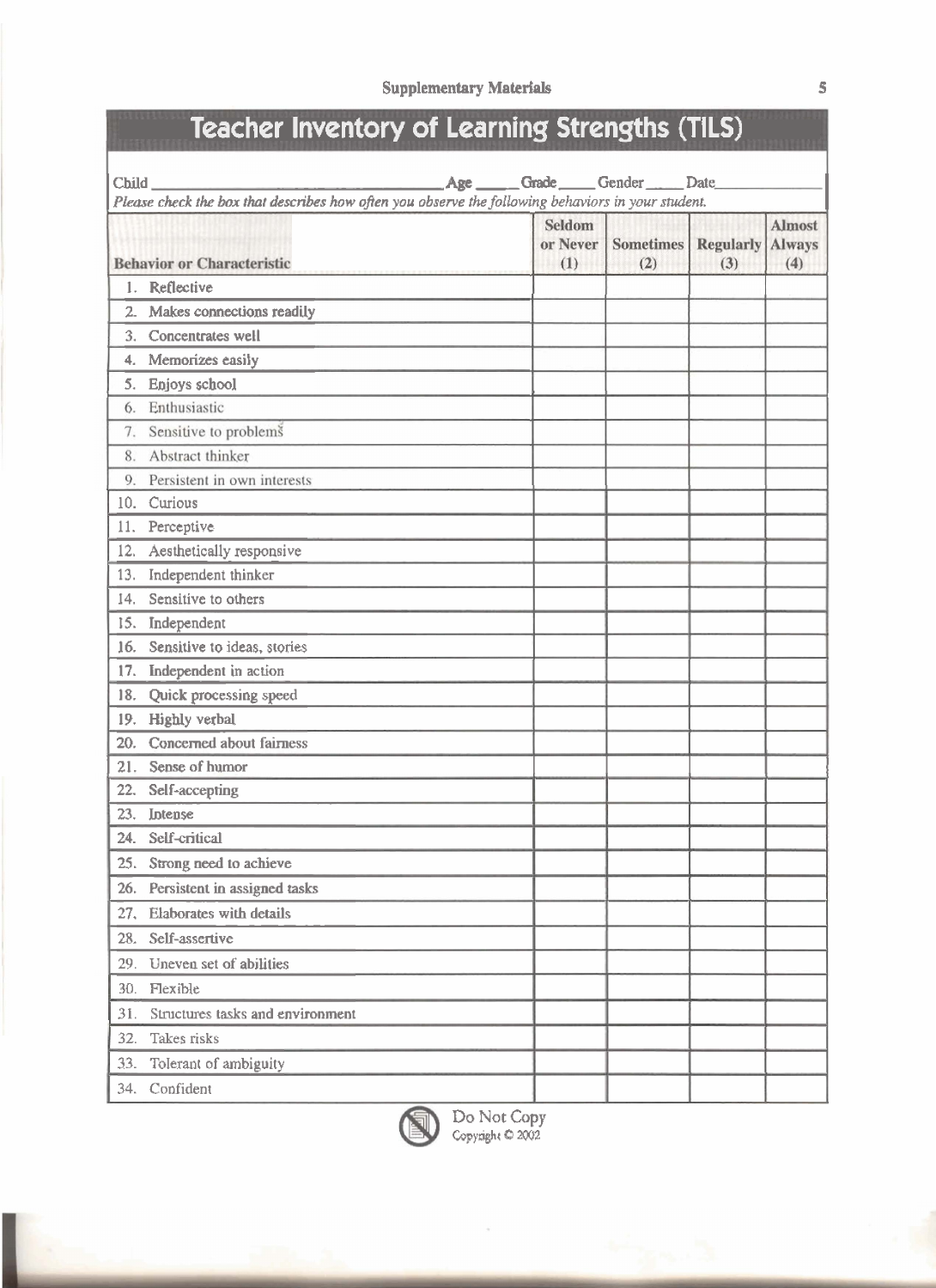| <b>Teacher Inventory of Learning Strengths (TILS)</b> |                                   |                           |                         |                         |                                       |  |  |
|-------------------------------------------------------|-----------------------------------|---------------------------|-------------------------|-------------------------|---------------------------------------|--|--|
|                                                       | <b>Behavior or Characteristic</b> | Seldom<br>or Never<br>(1) | <b>Sometimes</b><br>(2) | <b>Regularly</b><br>(3) | <b>Almost</b><br><b>Always</b><br>(4) |  |  |
|                                                       | 35. Inner locus of control        |                           |                         |                         |                                       |  |  |
|                                                       | 36. Fluent                        |                           |                         |                         |                                       |  |  |
| 37.                                                   | Original                          |                           |                         |                         |                                       |  |  |
| 38.                                                   | Imaginative                       |                           |                         |                         |                                       |  |  |
| 39.                                                   | Physically expressive             |                           |                         |                         |                                       |  |  |
| 40.                                                   | High energy level                 |                           |                         |                         |                                       |  |  |
| 41.                                                   | Task analytic                     |                           |                         |                         |                                       |  |  |
| 42.                                                   | Scans information holistically    |                           |                         |                         |                                       |  |  |
| 43.                                                   | Spatial thinker <sup>®</sup>      |                           |                         |                         |                                       |  |  |
| 44.                                                   | Popular                           |                           |                         |                         |                                       |  |  |
| 45.                                                   | Accepting of others               |                           |                         |                         |                                       |  |  |
| 46.                                                   | Physically able                   |                           |                         |                         |                                       |  |  |
| 47.                                                   | Socially mature                   |                           |                         |                         |                                       |  |  |
| 48.                                                   | Нарру                             |                           |                         |                         |                                       |  |  |
| 49.                                                   | Emotionally controlled            |                           |                         |                         |                                       |  |  |
| 50.                                                   | Stable                            |                           |                         |                         |                                       |  |  |
|                                                       | 51. Sees differences easily       |                           |                         |                         |                                       |  |  |

## **Re-Forming Gifted Education**



Do Not Copy<br>Copyright © 2002



 $\sqrt{6}$